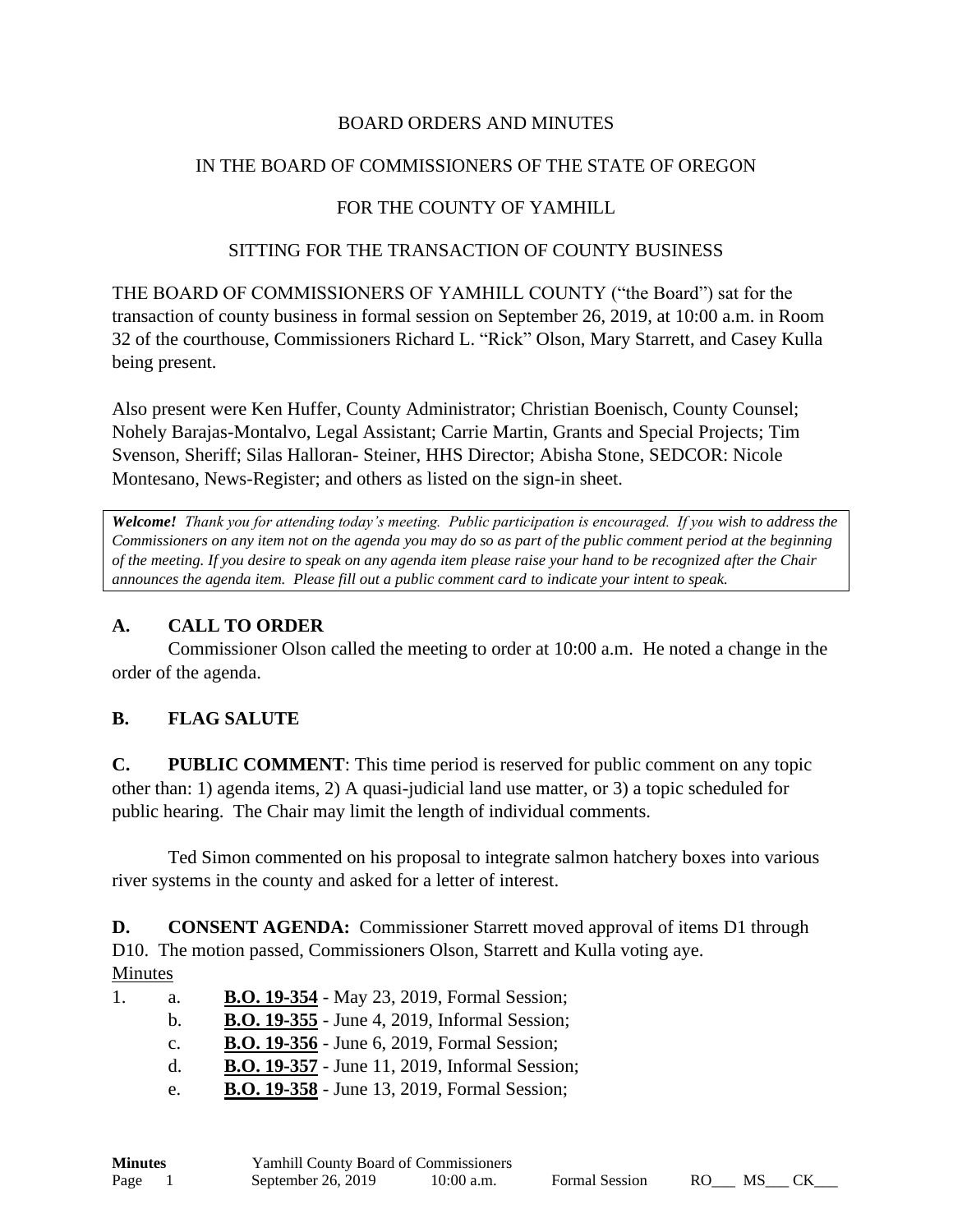- f. **B.O. 19-359** June 18, 2019, Informal Session;
- g. **B.O. 19-360** June 20, 2019, Formal Session;
- h. **B.O. 19-361** June 25, 2019, Informal Session; and
- i. **B.O. 19-362** June 27, 2019, Formal Session

## Contracts/Grants

2. **B.O. 19-363** - Approval of Amendment #1 to an agreement between Yamhill County and DePaul Industries (B.O. 15-339) for unarmed security guard services, retroactive to April 30, 2018 through June 30, 2019.

3. **B.O. 19-364** - Approval of Amendment #2 to an agreement between Yamhill County and DePaul Industries (B.O. 15-339) for unarmed security guard services, retroactive to July 1, 2019 through December 31, 2019.

4. **B.O. 19-365** - Approval to authorize the Planning and Development Department to submit a grant application to the State of Oregon Department of Environmental Quality (DEQ) Solid Waste Orphan Site, estimated amount of \$23,609, for the purpose of installing six (6) new gas monitoring probes at the closed Newberg Landfill.

5. **B.O. 19-366** - Approval of Amendment #2 to Agreement #159833 (B.O. 19-222) between Yamhill County Health and Human Services and the Oregon Health Authority for public health services to include additional funding in the amount of \$158,086.

# Licenses

6. **B.O. 19-367** - Approval of purchasing SQL Server and Windows DataCenter licenses in the amount of \$51,524.12 for the 2019-20 fiscal year.

# **Committees**

7. **B.O. 19-368** - Approval of the reappointment of Gregory Tompkins to the Mental Health and Developmental Disabilities Advisory Committee for a term to expire May 2020.

8. **B.O. 19-369** - Approval to appoint Commissioner Richard L. "Rick" Olson as the voting delegate for Yamhill County at the Federal Land Management Subcommittee Meeting.

# Surplus

9. **B.O. 19-370** - Approval of declaring the following items as surplus from the Sheriff's Office to be purchased by a third-party for private purpose:

- a. (1) Glock 22 .40 cal. Gen 3 S/N KTX789
- b. (3) .40 cal. Magazines

Misc.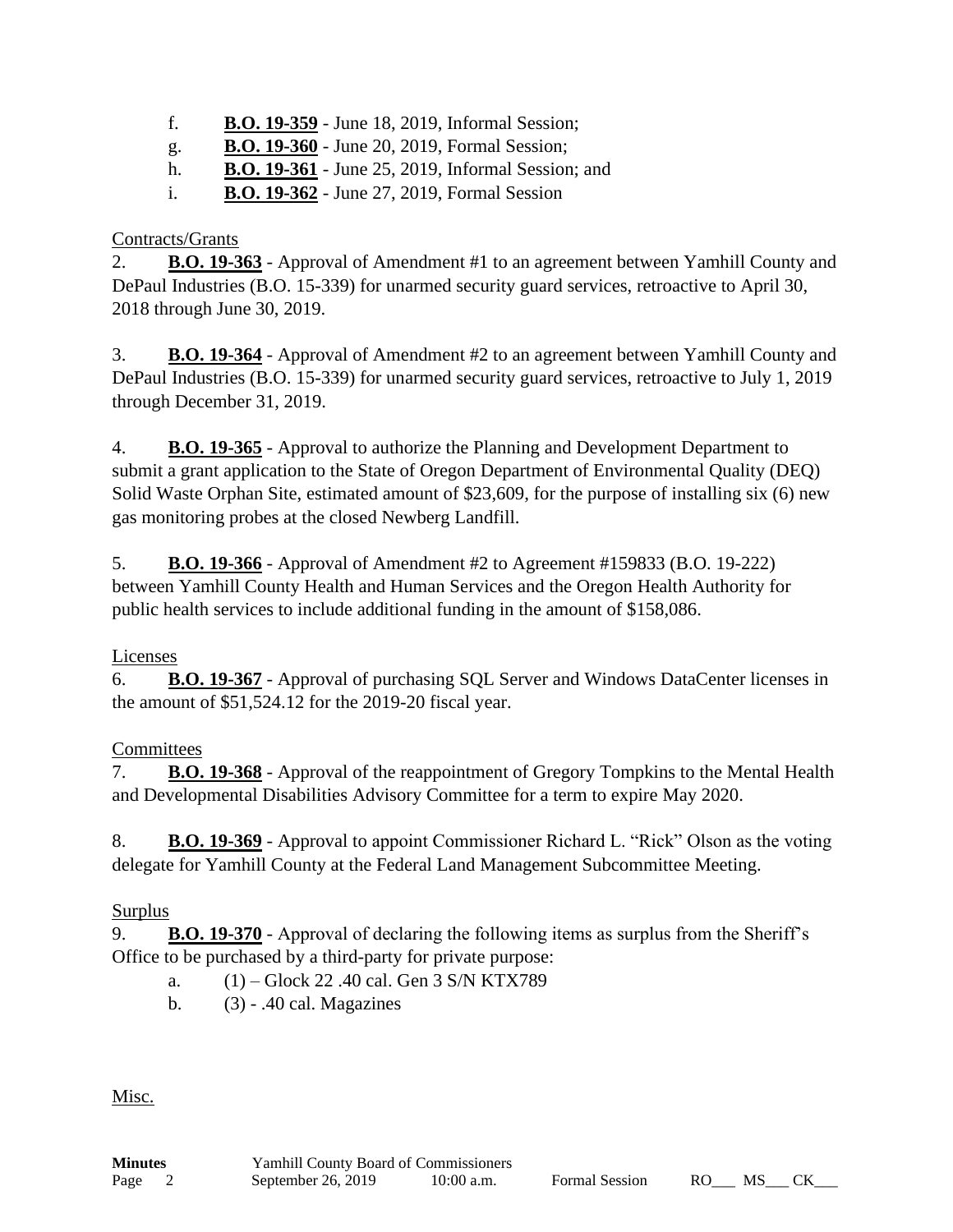10. **B.O. 19-371** - Approval of authorizing agreements with the following grant recipients and awarding the 2019 Economic Development Small Grant and Strategic Investment Funds: Strategic Investment Fund:

- a. Berger International \$64,600
- b. MacMarket \$64,600
- c. City of Willamina \$20,674

Small Grant Program:

- d. Carlton and Coast Tavern \$10,000
- e. Chehalem Center Association (Chehalem Cultural Association) \$10,000
- f. Chehalem Valley Chamber of Commerce \$10,000
- g. Flag & Wire Coffee Company \$10,000
- h. Yamhill County Tourism Partnership (Visit McMinnville) \$10,000

# **E. OLD BUSINESS:** None.

## *SPECIAL PRESENTATION:*

# *Economic Development Small Grant and Strategic Investment Awards*

**F. OTHER BUSINESS** (Add-ons and non-consent items):

1. **B.O. 19-372** - Consideration of the approval of the appointments of Talina Corvus and Jules Martinez-Plancarte to the Yamhill County Board of Health Advisory Committee, each for a 4-year term to expire September 2023.

Brittany Ruiz commented on the Board of Health (BOH) applications. She is concerned that statements she has submitted to the BOH have not been acted upon which refer to vaccine injured families and vaccine safety. She expressed concern that there are no BOH members from the alternative medicine community.

Tiffany Brabb asked the Board to consider advocates from the alternative medicine community.

Chris Brabb commented that he is an advocate of safe vaccines and informed consent and asked the Board to consider a more diverse BOH.

Talina Corvus commented regarding misconceptions that there are no members of alternative members. She reviewed her professional and personal experience with alternative health-based medicine and supports diversity on the BOH.

After discussion, Commissioner Starrett moved approval of item F1. The motion passed, Commissioners Olson, Starrett and Kulla voting aye. The consensus of the Board was for staff to review and schedule a work session regarding the process of expanding the board of health committee to add additional members.

2. **B.O. 19-373** - Consideration of authorizing a letter of intent to enter into an agreement with Siemens Industry, Inc (SII) for the Yamhill County Jail security project in the amount of \$1,676,491.